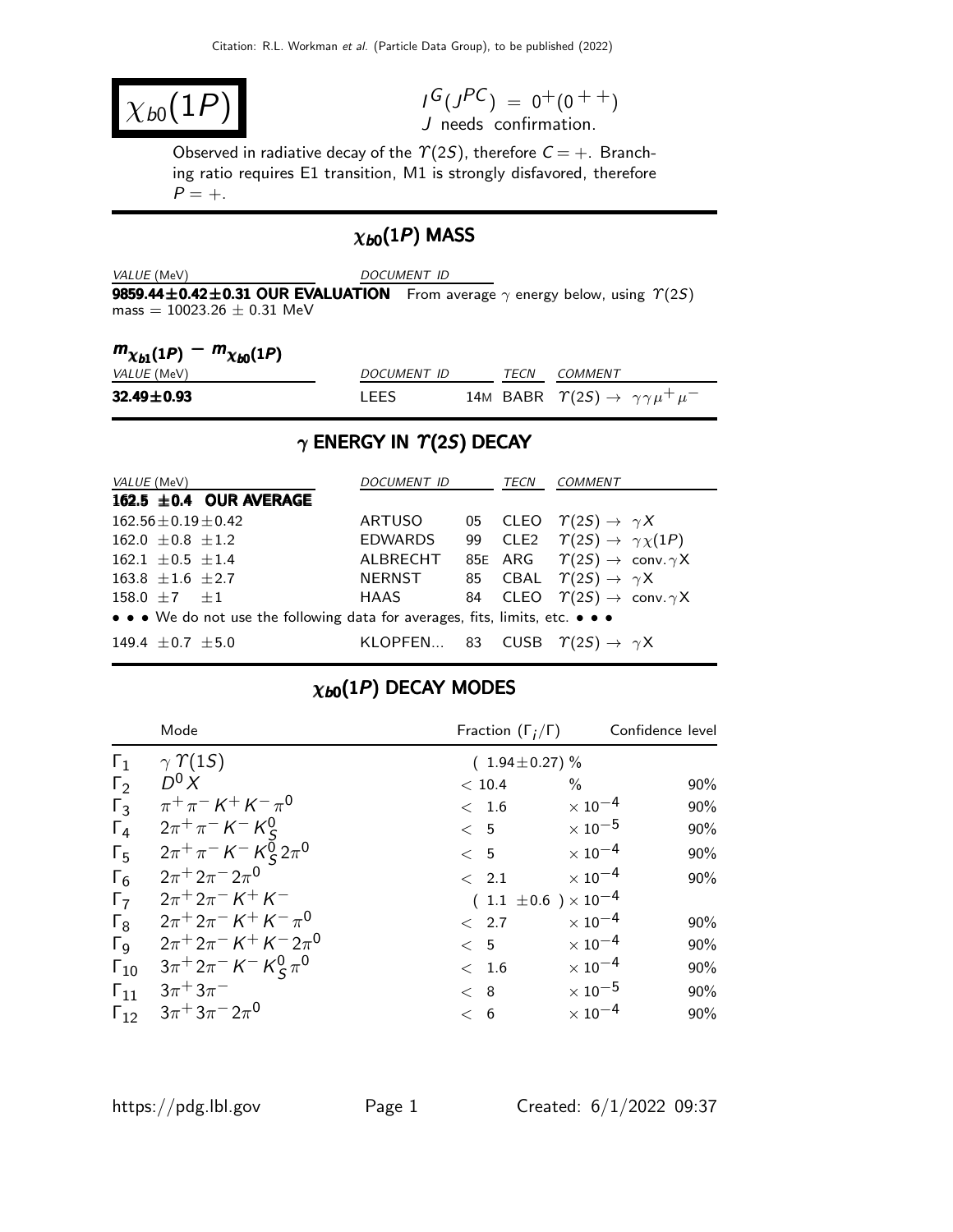| $\Gamma_{13}$ $3\pi$ <sup>+</sup> $3\pi$ <sup>-</sup> $K$ <sup>+</sup> $K$ <sup>-</sup>                    |               | $(2.4 \pm 1.2) \times 10^{-4}$ |     |
|------------------------------------------------------------------------------------------------------------|---------------|--------------------------------|-----|
| $\Gamma_{14}$ $3\pi$ <sup>+</sup> $3\pi$ <sup>-</sup> $K$ <sup>+</sup> $K$ <sup>-</sup> $\pi$ <sup>0</sup> | < 1.0         | $\times$ 10 <sup>-3</sup>      | 90% |
| $\Gamma_{15}$ $4\pi^{+}4\pi^{-}$                                                                           | < 8           | $\times$ 10 $^{-5}$            | 90% |
| $\Gamma_{16}$ $4\pi^+ 4\pi^- 2\pi^0$                                                                       | $\langle$ 2.1 | $\times$ 10 <sup>-3</sup>      | 90% |
| $\Gamma_{17}$ $J/\psi J/\psi$                                                                              | $<$ 7         | $\times$ 10 <sup>-5</sup>      | 90% |
| $\Gamma_{18}$ $J/\psi \psi(25)$                                                                            | $< 1.2$       | $\times$ 10 <sup>-4</sup>      | 90% |
| $\Gamma_{19}$ $\psi(2S)\psi(2S)$                                                                           | < 3.1         | $\times$ 10 <sup>-5</sup>      | 90% |
| $\Gamma_{20}$ $J/\psi(1S)$ anything                                                                        | < 2.3         | $\times$ 10 <sup>-3</sup>      | 90% |

### $\chi_{b0}(1P)$  BRANCHING RATIOS

| $\Gamma(\gamma \Upsilon(15))/\Gamma_{\text{total}}$                                                                                                                           |          |                    |      |                                                                | $\mathsf{\Gamma_1}/\mathsf{\Gamma}$ |
|-------------------------------------------------------------------------------------------------------------------------------------------------------------------------------|----------|--------------------|------|----------------------------------------------------------------|-------------------------------------|
| VALUE(%)                                                                                                                                                                      | CL% EVTS | <b>DOCUMENT ID</b> | TECN | <b>COMMENT</b>                                                 |                                     |
| $1.94 \pm 0.27$ OUR AVERAGE                                                                                                                                                   |          |                    |      |                                                                |                                     |
| $2.07 \pm 0.24 \pm 0.21$                                                                                                                                                      |          | $1,2$ LEES         |      | 14M BABR $\Upsilon(2S) \rightarrow \gamma \gamma \mu^+ \mu^-$  |                                     |
| $1.76 \pm 0.30 \pm 0.18$ 87                                                                                                                                                   |          | 3,4 KORNICER       |      | 11 CLEO $e^+e^- \rightarrow \gamma \gamma \ell^+ \ell^-$       |                                     |
| • • • We do not use the following data for averages, fits, limits, etc. • • •                                                                                                 |          |                    |      |                                                                |                                     |
| < 4.6                                                                                                                                                                         | 90       | $5$ LEES           |      | 11J BABR $\Upsilon(2S) \rightarrow X\gamma$                    |                                     |
| < 6                                                                                                                                                                           | 90       | WALK               |      | 86 CBAL $\Upsilon(2S) \rightarrow \gamma \gamma \ell^+ \ell^-$ |                                     |
| $<$ 11                                                                                                                                                                        | 90       | <b>PAUSS</b>       |      | 83 CUSB $\Upsilon(2S) \rightarrow \gamma \gamma \ell^+ \ell^-$ |                                     |
| <sup>1</sup> LEES 14M quotes $\Gamma(\chi_{b0}(1P) \to \gamma \Upsilon(1S))/\Gamma_{\text{total}} \times \Gamma(\Upsilon(2S) \to \gamma \chi_{b0}(1P))/\Gamma_{\text{total}}$ |          |                    |      |                                                                |                                     |
| $=$ (7.75 $\pm$ 0.91) $\times$ 10 <sup>-4</sup> combining the results from samples of $\Upsilon(2S) \rightarrow \gamma \gamma \mu^+ \mu^-$                                    |          |                    |      |                                                                |                                     |
| with and without converted photons. Assumes B( $\Upsilon(1S) \rightarrow \mu^+ \mu^-) = (2.48 \pm 0.05)\%$ .                                                                  |          |                    |      |                                                                |                                     |
| <sup>2</sup> LEES 14M reports $[\Gamma(\chi_{b0}(1P) \to \gamma \Upsilon(1S))/\Gamma_{\text{total}}] \times [B(\Upsilon(2S) \to \gamma \chi_{b0}(1P))] =$                     |          |                    |      |                                                                |                                     |
| $(7.75 \pm 0.91) \times 10^{-4}$ which we divide by our best value B( $\Upsilon(2S) \rightarrow \gamma \chi_{b0}(1P)$ ) =                                                     |          |                    |      |                                                                |                                     |
| $(3.8 \pm 0.4) \times 10^{-2}$ . Our first error is their experiment's error and our second error is                                                                          |          |                    |      |                                                                |                                     |
| the systematic error from using our best value.                                                                                                                               |          |                    |      |                                                                |                                     |
| <sup>3</sup> Assuming B( $\Upsilon(15) \rightarrow \ell^+ \ell^-$ ) = (2.48 ± 0.05)%.                                                                                         |          |                    |      |                                                                |                                     |
| <sup>4</sup> KORNICER 11 reports $[\Gamma(\chi_{b0}(1P) \to \gamma \Upsilon(1S))/\Gamma_{\text{total}}] \times [B(\Upsilon(2S) \to \gamma \chi_{b0}(1P))] =$                  |          |                    |      |                                                                |                                     |
| $(6.59 \pm 0.96 \pm 0.60) \times 10^{-4}$ which we divide by our best value B( $\Upsilon(2S) \rightarrow \gamma \chi_{b0}(1P)$ )                                              |          |                    |      |                                                                |                                     |
| $=$ (3.8 $\pm$ 0.4) $\times$ 10 <sup>-2</sup> . Our first error is their experiment's error and our second error is                                                           |          |                    |      |                                                                |                                     |

the systematic error from using our best value. <sup>5</sup>LEES 11J quotes a central value of  $\Gamma(\chi_{b0}(1P) \to \gamma \Upsilon(1S))/\Gamma_{\text{total}} \times \Gamma(\Upsilon(2S) \to \mathbb{R}$  $\gamma \chi_{b0}(1P)$ ) /  $\Gamma_{\text{total}} = (8.3 \pm 5.6 \frac{+3.7}{-2.6}) \times 10^{-4}$ .

### $\Gamma(D^0X)/\Gamma_{\rm total}$  [2  $(D<sup>0</sup>X)/\Gamma$ <sub>total</sub> Γ<sub>2</sub>/Γ VALUE CL% DOCUMENT ID TECN COMMENT  $<$ 10.4  $\times$  10<sup>-2</sup> 90  $6.7$  BRIERE 08 CLEO  $\varUpsilon(2S) \to\ \gamma\,D^0\,\overline{X}$  $6$  For  $p_{D^0} > 2.5$  GeV/c.

7 The authors also present their result as  $(5.6 \pm 3.6 \pm 0.5) \times 10^{-2}$ .

$$
\begin{array}{ll}\n\Gamma(\pi^+\pi^- K^+ K^-\pi^0)/\Gamma_{\text{total}} & \Gamma_3/\Gamma \\
\hline\n\text{VALUE (units 10}^{-4}) & \frac{CL\%}{90} & \frac{DOCUMENT \cdot ID}{8 \text{ ASNER}} & \frac{ICCN}{0.00} & \frac{COMMENT}{CLEO} \\
\hline\n& 8 \text{ ASNER} & 08 \text{ AC} \cdot \text{EEO} & \frac{COMMENT}{C(S)} \rightarrow \gamma \pi^+ \pi^- K^+ K^- \pi^0 \\
& 8 \text{ ASNER} & 08 \text{ AC} \cdot \text{AIO} & \frac{1}{2} \text{ AC} \cdot \text{AIO} \\
& \frac{1}{2} \text{ ASNER} & \frac{1}{2} \text{ AC} \cdot \text{AIO} \\
& \frac{1}{2} \text{ AC} \cdot \text{AIO} & \frac{1}{2} \text{ AC} \cdot \text{AIO} \\
& \frac{1}{2} \text{ AC} \cdot \text{AIO} & \frac{1}{2} \text{ AC} \cdot \text{AIO} \\
& \frac{1}{2} \text{ AC} \cdot \text{AIO} & \frac{1}{2} \text{ AC} \cdot \text{AIO} \\
& \frac{1}{2} \text{ AC} \cdot \text{AIO} & \frac{1}{2} \text{ AC} \cdot \text{AIO} \\
& \frac{1}{2} \text{ AC} \cdot \text{AIO} & \frac{1}{2} \text{ AC} \cdot \text{AIO} \\
& \frac{1}{2} \text{ AC} \cdot \text{AIO} & \frac{1}{2} \text{ AC} \cdot \text{AIO} \\
& \frac{1}{2} \text{ AC} \cdot \text{AIO} & \frac{1}{2} \text{ AC} \cdot \text{AIO} \\
& \frac{1}{2} \text{ AC} \cdot \text{AIO} & \frac{1}{2} \text{ AC} \cdot \text{AIO} \\
& \frac{1}{2} \text{ AC} \cdot \text{AIO} & \frac{1}{2} \text{ AC} \cdot \text{AIO} \\
& \frac{1}{2} \text{ AC} \cdot \text{AIO} & \frac{1}{2} \text{ AC} \cdot \text{AIO} \\
& \frac{1}{2} \text{ AC} \cdot \text{A
$$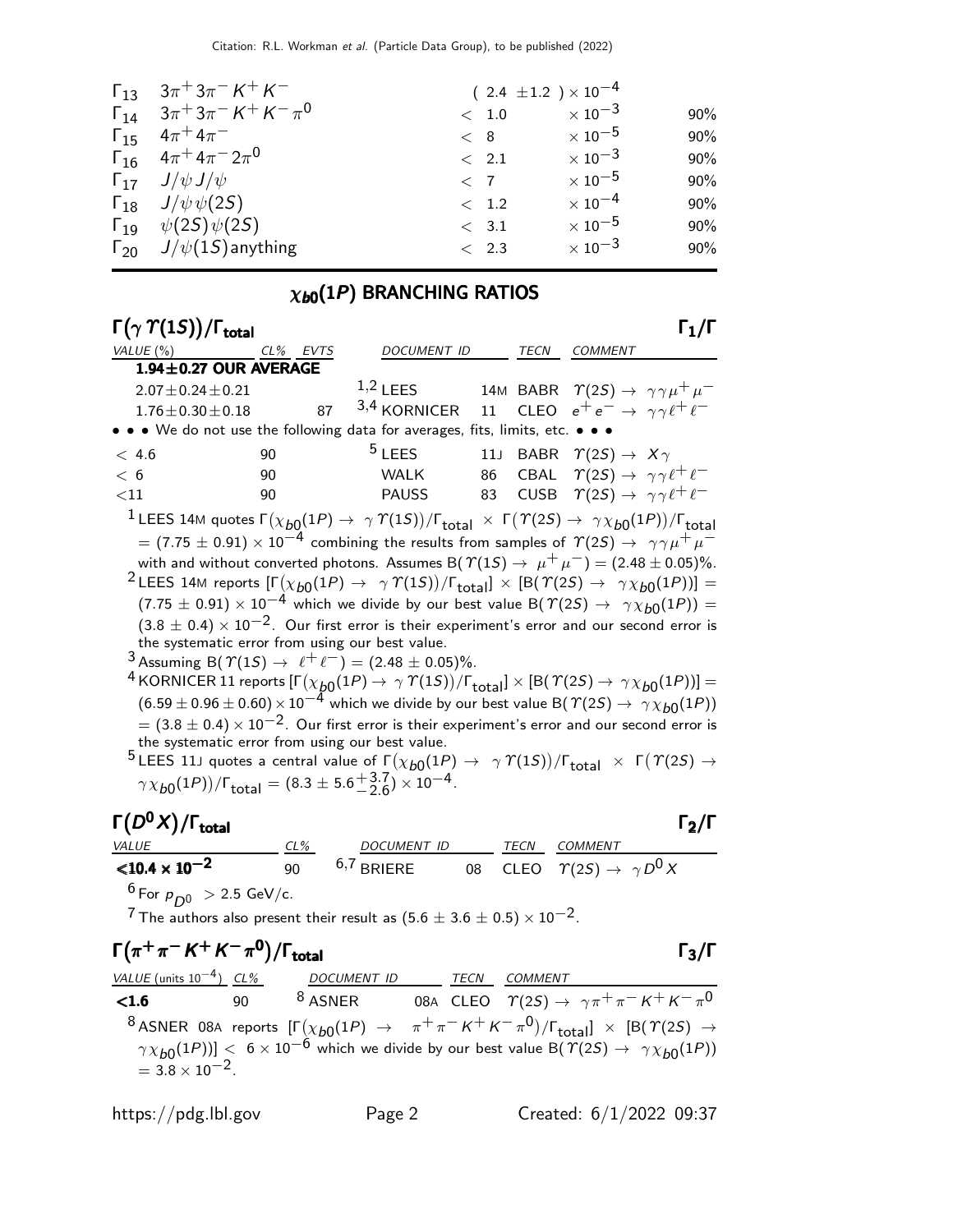### $\Gamma(2\pi^+\pi^- K^- K^0_S)$  $(2\pi^+\pi^-K^-K^0_S)/\Gamma_{\text{total}}$  Γ<sub>4</sub>/Γ  $\Gamma(2\pi^+\pi^- K^- K_S^0)/\Gamma_{\text{total}}$  Γ<sub>4</sub>/Γ

| $1(2\pi \pi \wedge \wedge \zeta)/I_{total}$ |    |                                               |  |                                                                                                                                                     | $\mathbf{1}$ $\mathbf{1}$ |
|---------------------------------------------|----|-----------------------------------------------|--|-----------------------------------------------------------------------------------------------------------------------------------------------------|---------------------------|
|                                             |    | VALUE (units $10^{-4}$ ) CL% DOCUMENT ID TECN |  | <b>COMMENT</b>                                                                                                                                      |                           |
| < 0.5                                       | 90 |                                               |  | <sup>9</sup> ASNER 08A CLEO $\Upsilon(2S) \rightarrow \gamma 2\pi^+ \pi^- K^- K^0_S$                                                                |                           |
|                                             |    |                                               |  | <sup>9</sup> ASNER 08A reports $[\Gamma(\chi_{b0}(1P) \rightarrow 2\pi^+\pi^- K^- K^0_S)/\Gamma_{\text{total}}] \times [B(\Upsilon(2S) \rightarrow$ |                           |
| $=$ 3.8 $\times$ 10 <sup>-2</sup> .         |    |                                               |  | $\gamma \chi_{b0}(1P))$ < 2 × 10 <sup>-6</sup> which we divide by our best value B( $\gamma(2S) \rightarrow \gamma \chi_{b0}(1P)$ )                 |                           |
|                                             |    |                                               |  |                                                                                                                                                     |                           |

### Γ $(2π + π - K - K<sup>0</sup>$  $\Gamma(2\pi^+\pi^-\,$  K<sup>--</sup> K<sup>0</sup><sub>S</sub> 2π<sup>0</sup>)/ $\Gamma_{\text{total}}$  Γ<sub>5</sub>/Γ )/Γ<sub>total</sub>Γ5/Γ

### VALUE (units 10<sup>-4</sup>) CL% DOCUMENT ID TECN COMMENT  $\sqrt{5}$  90  $10 \overline{ASNER}$  08A CLEO  $T(2S) \to \gamma 2\pi^+ \pi^- K^- 2\pi^0$  $^{10}$  ASNER 08A reports  $[\Gamma(\chi_{b0}(1P) \to 2\pi^+\pi^- K^- K^0_S 2\pi^0)/\Gamma_{\rm total}]\times[{\cal B}(\Upsilon(2S) \to$  $\left(\gamma \chi_{b0}(1P)\right)$  <  $18 \times 10^{-6}$  which we divide by our best value B( $\Upsilon(2S) \rightarrow \gamma \chi_{b0}(1P)$ )  $= 3.8 \times 10^{-2}$ .

# $\Gamma(2\pi^+ 2\pi^- 2\pi^0)/\Gamma_{\rm total}$

| VALUE (units $10^{-4}$ ) | CL% | <b>DOCUMENT ID</b> | TECN | COMMENT                                                                                                                                                                                                                                                                                      |
|--------------------------|-----|--------------------|------|----------------------------------------------------------------------------------------------------------------------------------------------------------------------------------------------------------------------------------------------------------------------------------------------|
| < 2.1                    | 90. | $11$ ASNER         |      | 08A CLEO $\Upsilon(2S) \rightarrow \gamma 2\pi^+ 2\pi^- 2\pi^0$                                                                                                                                                                                                                              |
|                          |     |                    |      | $^{-11}$ ASNER 08A reports $[\Gamma(\chi_{b0}(1P) \to 2\pi^+ 2\pi^- 2\pi^0)/\Gamma_{\rm total}]\times [B(\varUpsilon(2S) \to \gamma \chi_{b0}(1P))]$<br>$< 8 \times 10^{-6}$ which we divide by our best value B( $\Upsilon(2S) \rightarrow \gamma \chi_{b0}(1P)$ ) = 3.8 $\times 10^{-2}$ . |

# $\Gamma(2\pi^+ 2\pi^- K^+ K^-)/\Gamma_{\text{total}}$

| VALUE (units $10^{-4}$ ) EVTS       | DOCUMENT ID | <b>TECN</b> | COMMENT                                                                                                                                                                                  |
|-------------------------------------|-------------|-------------|------------------------------------------------------------------------------------------------------------------------------------------------------------------------------------------|
| $1.1\pm0.6\pm0.1$ $7$ $^{12}$ asner |             |             | 08A CLEO $\quad \  \  \gamma(2S) \rightarrow \ \gamma 2\pi^+ 2\pi^- \, K^+ \, K^-$                                                                                                       |
|                                     |             |             | <sup>12</sup> ASNER 08A reports $[\Gamma(\chi_{b0}(1P) \rightarrow 2\pi^+ 2\pi^- K^+ K^-)/\Gamma_{\text{total}}] \times [B(\Upsilon(2S) \rightarrow$                                     |
|                                     |             |             | $\gamma \chi_{b0}(1P)$ ] = (4 ± 2 ± 1) × 10 <sup>-6</sup> which we divide by our best value B( $\gamma$ (2S) $\rightarrow$                                                               |
|                                     |             |             | $\gamma \chi_{b0}(1P)$ = (3.8 $\pm$ 0.4) $\times$ 10 <sup>-2</sup> . Our first error is their experiment's error and our second error is the systematic error from using our best value. |
|                                     |             |             |                                                                                                                                                                                          |

# $\Gamma(2\pi^+ 2\pi^- K^+ K^- \pi^0)/\Gamma_{\text{total}}$  Γ<sub>8</sub>/Γ

|                                     | VALUE (units $10^{-4}$ ) CL% DOCUMENT ID TECN |  | COMMENT                                                                                                                                    |
|-------------------------------------|-----------------------------------------------|--|--------------------------------------------------------------------------------------------------------------------------------------------|
| $\leq$ 2.7 90 $^{13}$ ASNER         |                                               |  | 08A CLEO $\quad \  \  \gamma(2S) \rightarrow \ \gamma 2\pi^+ 2\pi^- \, K^+ \, K^- \, \pi^0$                                                |
|                                     |                                               |  | <sup>13</sup> ASNER 08A reports $[\Gamma(\chi_{b0}(1P) \to 2\pi^+ 2\pi^- K^+ K^- \pi^0)/\Gamma_{\text{total}}] \times [B(\Upsilon(2S) \to$ |
| $=$ 3.8 $\times$ 10 <sup>-2</sup> . |                                               |  | $\gamma \chi_{b0}(1P))$ < 10 × 10 <sup>-6</sup> which we divide by our best value B( $\Upsilon(2S) \rightarrow \gamma \chi_{b0}(1P)$ )     |
|                                     |                                               |  |                                                                                                                                            |

### $\Gamma(2\pi^+ 2\pi^- K^+ K^- 2\pi^0)/\Gamma_{\text{total}}$  Γg/Γ total and the set of the set of the set of the set of the set of the set of the set of the set of the set of t

### VALUE (units  $10^{-4}$ ) CL% DOCUMENT ID TECN COMMENT  $5$  90 <sup>14</sup> ASNER 08A CLEO  $\Upsilon(2S)$  →  $\gamma 2\pi^+ 2\pi^- K^+ K^- 2\pi^0$  $^{14}$  ASNER 08A reports  $[\Gamma(\chi_{\c{b}0}(1P) \to 2\pi^+ 2\pi^- \, \mathsf{K}^+ \, \mathsf{K}^- 2\pi^0)/\Gamma_{\tt total}] \times [\mathsf{B}(\mathcal{T}(2S) \to$  $\gamma \chi_{b0}(1P))$ ] < 20  $\times$  10<sup>-6</sup> which we divide by our best value B( $\gamma$ (2S)  $\rightarrow$   $\gamma \chi_{b0}(1P)$ )  $= 3.8 \times 10^{-2}$ .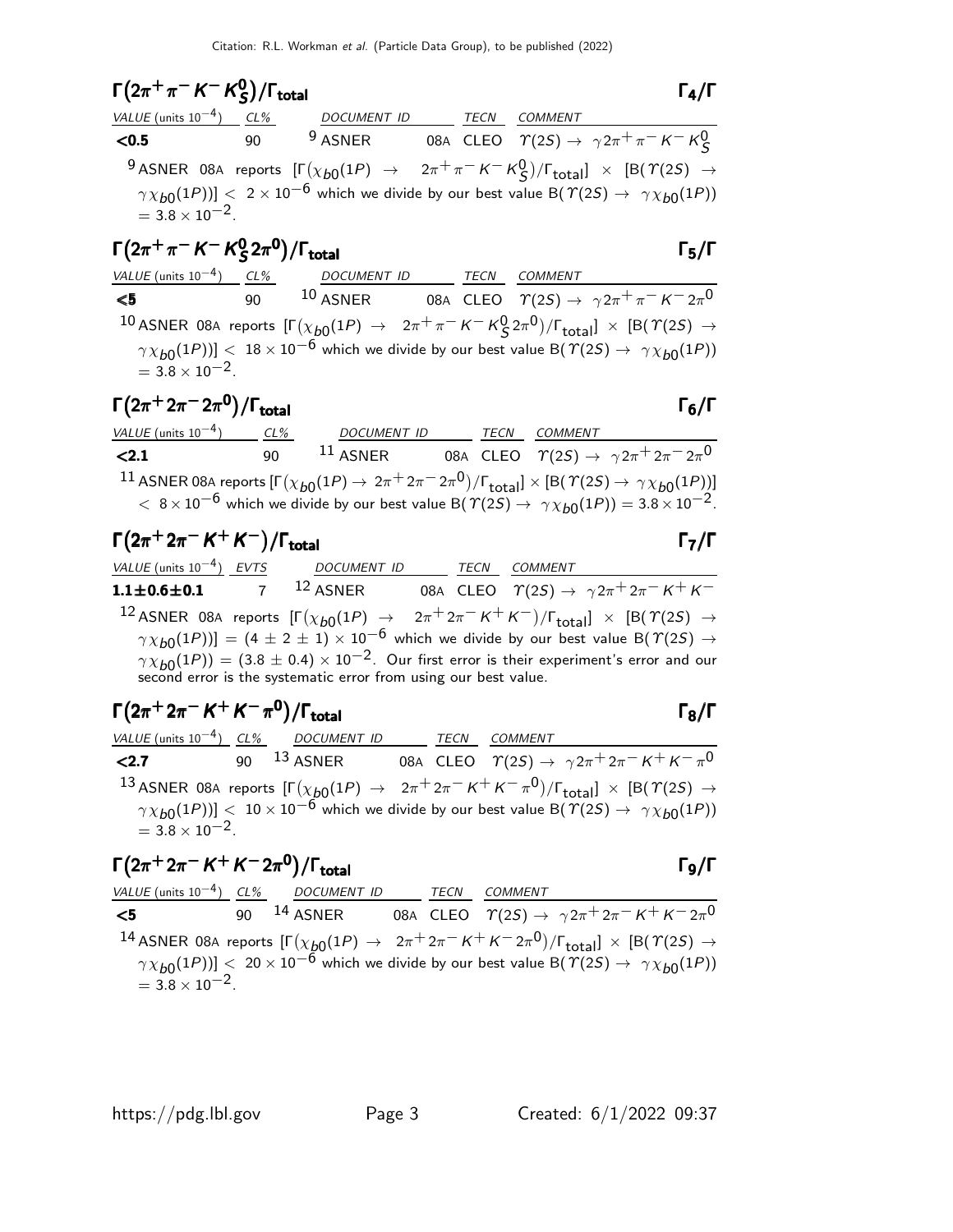### $\Gamma(3\pi^+ 2\pi^- K^- K^0_S)$  $(3\pi^+ 2\pi^- K^- K^0_S \pi^0)/\Gamma_{\text{total}}$  Γ<sub>10</sub>/Γ S  $\Gamma(3\pi^+ 2\pi^- K^- K^0_S \pi^0)/\Gamma_{\rm total}$  Γ<sub>10</sub>/Γ total and  $1\frac{10}{10}$

|                                           | VALUE (units $10^{-4}$ ) CL% DOCUMENT ID | <b>TECN</b> | COMMENT                                                                                                                                                                                                                                                                                                               |
|-------------------------------------------|------------------------------------------|-------------|-----------------------------------------------------------------------------------------------------------------------------------------------------------------------------------------------------------------------------------------------------------------------------------------------------------------------|
| < 1.6                                     |                                          |             | 90 <sup>15</sup> ASNER 08A CLEO $\Upsilon(2S) \to \gamma 3\pi^+ 2\pi^- K^- K^0_S \pi^0$                                                                                                                                                                                                                               |
|                                           |                                          |             | <sup>15</sup> ASNER 08A reports $[\Gamma(\chi_{b0}(1P) \to 3\pi^+ 2\pi^- K^- K^0 \zeta \pi^0)/\Gamma_{\text{total}}] \times [B(\Upsilon(2S) \to$<br>$\gamma \chi_{b0}(1P))$ < 6 × 10 <sup>-6</sup> which we divide by our best value B( $\gamma(2S) \rightarrow \gamma \chi_{b0}(1P)$ )<br>= 3.8 × 10 <sup>-2</sup> . |
| $\Gamma(3\pi^+3\pi^-)/\Gamma_{\rm total}$ |                                          |             | $\Gamma_{11}/\Gamma$                                                                                                                                                                                                                                                                                                  |

| VALUE (units $10^{-4}$ )                                                                                                     | $CL\%$ | <i>DOCUMENT ID</i> |  | TECN COMMENT                                             |  |
|------------------------------------------------------------------------------------------------------------------------------|--------|--------------------|--|----------------------------------------------------------|--|
| $<$ 0.8                                                                                                                      | ۹N     | $16$ ASNER         |  | 08A CLEO $\Upsilon(2S) \rightarrow \gamma 3\pi^+ 3\pi^-$ |  |
| 10 ASNER 08A reports $\Gamma(x_1, (1,0) \rightarrow 3\pi + 3\pi)$ $\Gamma$ $1 \times \Gamma$ (R(T(2S) $\rightarrow$ 2): (1P) |        |                    |  |                                                          |  |

16 ASNER 08A reports  $[\Gamma(\chi_{b0}(1P) \to 3\pi^+3\pi^-)/\Gamma_{\text{total}}] \times [B(\varUpsilon(2S) \to \gamma \chi_{b0}(1P))]$  $<$  3 × 10<sup>-6</sup> which we divide by our best value B( $\gamma$ (2S)  $\rightarrow$   $\gamma \chi_{b0}(1P)$ ) = 3.8 × 10<sup>-2</sup>.

# $\Gamma(3\pi^+3\pi^-2\pi^0)/\Gamma_{\rm total}$  Γ<sub>12</sub>/Γ

| VALUE (units $10^{-4}$ )                                                                                                                                                                                                                                                                       | CL% | <b>DOCUMENT ID</b> | TECN | COMMENT |                                                                            |
|------------------------------------------------------------------------------------------------------------------------------------------------------------------------------------------------------------------------------------------------------------------------------------------------|-----|--------------------|------|---------|----------------------------------------------------------------------------|
| $<$ 6                                                                                                                                                                                                                                                                                          | 90  | $17$ ASNER         |      |         | 08A CLEO $\Upsilon(2S) \rightarrow \gamma 3\pi + 3\pi - 2\pi$ <sup>0</sup> |
| 17 ASNER 08A reports $[\Gamma(\chi_{b0}(1P) \to 3\pi^+3\pi^-2\pi^0)/\Gamma_{\rm total}]\times [B(\Upsilon(2S) \to \gamma\chi_{b0}(1P))]$<br>$\epsilon$ 22 × 10 <sup>-6</sup> which we divide by our best value B( $\Upsilon(2S) \rightarrow \gamma \chi_{b0}(1P)$ ) = 3.8 × 10 <sup>-2</sup> . |     |                    |      |         |                                                                            |

 $\Gamma(3\pi^+3\pi^- K^+ K^-)/\Gamma_{\text{total}}$  Γ<sub>13</sub>/Γ

| VALUE (units $10^{-4}$ ) EVTS           | <i>DOCUMENT ID</i> |  | TECN COMMENT                                                                                                                                                                                                                                                            |
|-----------------------------------------|--------------------|--|-------------------------------------------------------------------------------------------------------------------------------------------------------------------------------------------------------------------------------------------------------------------------|
| 2.4 $\pm$ 1.2 $\pm$ 0.2 9 $^{18}$ Asner |                    |  | 08A CLEO $\ \ \Upsilon(2S) \rightarrow \ \ \gamma 3 \pi^+ 3 \pi^- K^+ K^-$                                                                                                                                                                                              |
|                                         |                    |  | <sup>18</sup> ASNER 08A reports $[\Gamma(\chi_{b0}(1P) \rightarrow 3\pi^+3\pi^- K^+ K^-)/\Gamma_{\rm total}] \times [B(T(2S) \rightarrow$<br>$\gamma \chi_{b0}(1P)$ ] = (9 ± 4 ± 2) × 10 <sup>-6</sup> which we divide by our best value B( $\gamma$ (2S) $\rightarrow$ |
|                                         |                    |  | $\gamma \chi_{b0}(1P)$ = (3.8 ± 0.4) × 10 <sup>-2</sup> . Our first error is their experiment's error and our second error is the systematic error from using our best value.                                                                                           |
|                                         |                    |  |                                                                                                                                                                                                                                                                         |

### $\Gamma(3\pi^+3\pi^- K^+ K^-\pi^0)/\Gamma_{\text{total}}$  Γ<sub>14</sub>/Γ )/ $\Gamma$ <sub>total</sub> Γ<sub>14</sub>/Γ

VALUE (units 10<sup>-4</sup>) CL% DOCUMENT ID TECN COMMENT **<10** 90 <sup>19</sup> ASNER 08A CLEO  $\Upsilon(2S) \rightarrow \gamma 3\pi^+ 3\pi^- K^+ K^- \pi^0$  $^{19}$  ASNER 08A reports  $[\Gamma(\chi_{b0}(1P) \to~~3\pi^+3\pi^- \,K^+ \,K^-\, \pi^0)/\Gamma_{\rm total}]\,\times\,[\text{B}(\, \Upsilon(2S) \to~\,$  $\gamma \chi_{b0}(1P))$ ] < 37 × 10<sup>-6</sup> which we divide by our best value B( $\Upsilon(2S) \rightarrow \gamma \chi_{b0}(1P)$ )  $= 3.8 \times 10^{-2}$ .

 $\Gamma(4\pi^+ 4\pi^-)/\Gamma_{\rm total}$  Γ<sub>15</sub>/Γ total and  $\overline{15/1}$ 

VALUE (units  $10^{-4}$ ) CL% 00 NUMENT ID TECN COMMENT **<0.8**  $\overline{90}$  20 ASNER 08A CLEO  $\overline{ \gamma(25) \rightarrow \gamma 4\pi^+ 4\pi^-}$  $^{20}$  ASNER 08A reports  $[\Gamma(\chi_{b0}(1P) \to 4\pi^+4\pi^-)/\Gamma_{\rm total}]\times[{\cal B}(\varUpsilon(2S) \to \ \gamma\chi_{b0}(1P))]$  $<$  3 × 10<sup>-6</sup> which we divide by our best value B( $\gamma$ (2S)  $\rightarrow$   $\gamma \chi_{b0}(1P)$ ) = 3.8 × 10<sup>-2</sup>.

| $\Gamma(4\pi^+ 4\pi^- 2\pi^0)/\Gamma_{\text{total}}$ |     |                                                                                                                                                                                                                                                                                                     |      |         | $\Gamma_{16}/\Gamma$ |
|------------------------------------------------------|-----|-----------------------------------------------------------------------------------------------------------------------------------------------------------------------------------------------------------------------------------------------------------------------------------------------------|------|---------|----------------------|
| VALUE (units $10^{-4}$ )                             | CL% | <b>DOCUMENT ID</b>                                                                                                                                                                                                                                                                                  | TECN | COMMENT |                      |
| $21$                                                 | 90  | <sup>21</sup> ASNER 08A CLEO $\Upsilon(2S) \rightarrow \gamma 4\pi^+ 4\pi^- 2\pi^0$                                                                                                                                                                                                                 |      |         |                      |
|                                                      |     | <sup>21</sup> ASNER 08A reports $[\Gamma(\chi_{b0}(1P) \to 4\pi^+ 4\pi^- 2\pi^0)/\Gamma_{\text{total}}] \times [B(\Upsilon(2S) \to \gamma \chi_{b0}(1P))]$<br>$< 77 \times 10^{-6}$ which we divide by our best value B( $\Upsilon(2S) \rightarrow \gamma \chi_{b0}(1P)$ ) = 3.8 $\times 10^{-2}$ . |      |         |                      |
|                                                      |     |                                                                                                                                                                                                                                                                                                     |      |         |                      |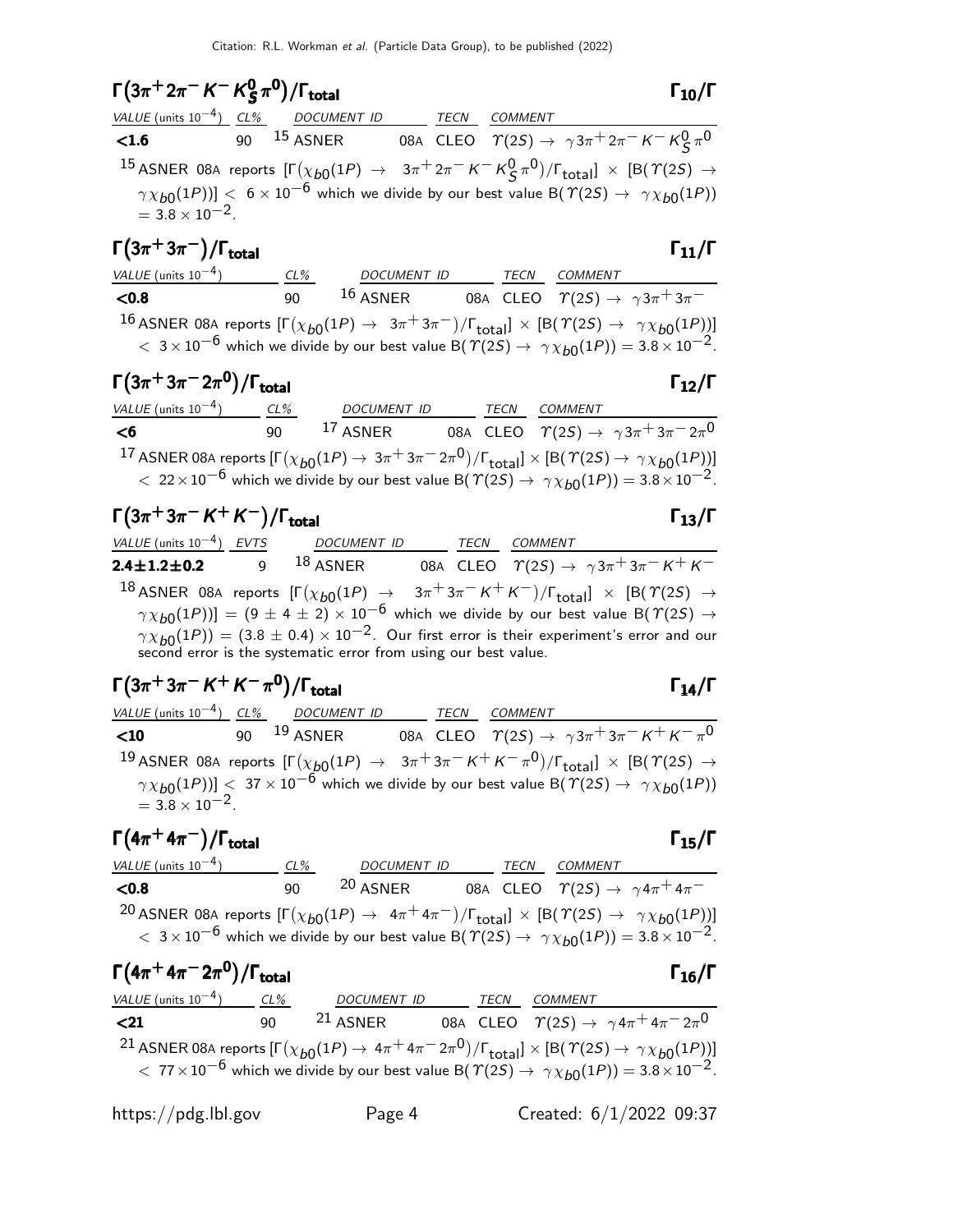## Γ $(J/\psi J/\psi)/\Gamma_{\rm total}$  Γ<sub>17</sub>/Γ

| VALUE (units $10^{-5}$ )                                                                                                                                                                                                                                                                | $CL\%$ | DOCUMENT ID TECN COMMENT                                                                                                                                       |                     |         |                      |
|-----------------------------------------------------------------------------------------------------------------------------------------------------------------------------------------------------------------------------------------------------------------------------------------|--------|----------------------------------------------------------------------------------------------------------------------------------------------------------------|---------------------|---------|----------------------|
| $\leq$ 7                                                                                                                                                                                                                                                                                | 90     | <sup>22</sup> SHEN 12 BELL $\Upsilon(2S) \rightarrow \gamma \psi X$                                                                                            |                     |         |                      |
| <sup>22</sup> SHEN 12 reports $< 7.1 \times 10^{-5}$ from a measurement of $[\Gamma(\chi_{b0}(1P) \to J/\psi J/\psi)/\Gamma_{\rm total}]$                                                                                                                                               |        | $\times$ [B( $\Upsilon(2S) \rightarrow \gamma \chi_{b0}(1P)$ )] assuming B( $\Upsilon(2S) \rightarrow \gamma \chi_{b0}(1P)$ ) = (3.8 ± 0.4) $\times 10^{-2}$ . |                     |         |                      |
| $\Gamma\big(J/\psi\,\psi(2S)\big)/\Gamma_{\rm total}$                                                                                                                                                                                                                                   |        |                                                                                                                                                                |                     |         | $\Gamma_{18}/\Gamma$ |
| $VALUE$ (units $10^{-5}$ ) $CL\%$ DOCUMENT ID TECN COMMENT                                                                                                                                                                                                                              |        |                                                                                                                                                                |                     |         |                      |
| $12$                                                                                                                                                                                                                                                                                    | 90     | <sup>23</sup> SHEN 12 BELL $\Upsilon(2S) \rightarrow \gamma \psi X$                                                                                            |                     |         |                      |
| <sup>23</sup> SHEN 12 reports $< 12 \times 10^{-5}$ from a measurement of $[\Gamma(\chi_{b0}(1P) \to J/\psi \psi(2S))/\Gamma_{\text{total}}] \times [B(\Upsilon(2S) \to \gamma \chi_{b0}(1P))]$ assuming $B(\Upsilon(2S) \to \gamma \chi_{b0}(1P)) = (3.8 \pm 0.4) \times$<br>$10^{-2}$ |        |                                                                                                                                                                |                     |         |                      |
| $\Gamma(\psi(2S)\psi(2S)) / \Gamma_{\rm total}$                                                                                                                                                                                                                                         |        |                                                                                                                                                                |                     |         | $\Gamma_{19}/\Gamma$ |
| VALUE (units $10^{-5}$ ) CL%                                                                                                                                                                                                                                                            |        | DOCUMENT ID TECN                                                                                                                                               |                     | COMMENT |                      |
| < 3.1                                                                                                                                                                                                                                                                                   | 90     | <sup>24</sup> SHEN 12 BELL $\Upsilon(2S) \rightarrow \gamma \psi X$                                                                                            |                     |         |                      |
| <sup>24</sup> SHEN 12 reports $< 3.1 \times 10^{-5}$ from a measurement of $[\Gamma(\chi_{b0}(1P) \to \psi(2S)\psi(2S))]$<br>$\mathbf{F} \cap \mathbf{A}$                                                                                                                               |        | $(1 - 2)$                                                                                                                                                      | $\sim$ $(0.000000)$ |         |                      |

 $\Gamma_{\text{total}} \rightarrow [\text{B}(\text{T}(2S) \rightarrow \text{T} \chi_{b0}(1P))]$  assuming  $\text{B}(\text{T}(2S) \rightarrow \text{T} \chi_{b0}(1P)) = (3.8 \pm 0.4) \times$  $10^{-2}$ .

| $\Gamma\left(J/\psi(1S)\right)$ anything) / $\Gamma\left(J/\psi(1S)\right)$ |        |             |  |      |                                       | $\Gamma_{20}/\Gamma$ |
|-----------------------------------------------------------------------------|--------|-------------|--|------|---------------------------------------|----------------------|
| <i>VALUE</i>                                                                | $CL\%$ | DOCUMENT ID |  | TECN | <i>COMMENT</i>                        |                      |
| $\langle 2.3 \times 10^{-3} \rangle$                                        | ۹N     | JIA.        |  |      | 17A BELL $e^+e^- \rightarrow$ hadrons |                      |

## $\chi_{b0}(1P)$  CROSS-PARTICLE BRANCHING RATIOS

| $\Gamma(\chi_{\bm{b0}}(1P) \rightarrow \gamma \varUpsilon(1S))/\Gamma_{\bm{\mathsf{total}}} \times \Gamma(\varUpsilon(2S) \rightarrow \gamma \chi_{\bm{b0}}(1P))/\Gamma_{\bm{\mathsf{total}}}$                                                                                          |                                     |  |                                                                                                                                      |
|-----------------------------------------------------------------------------------------------------------------------------------------------------------------------------------------------------------------------------------------------------------------------------------------|-------------------------------------|--|--------------------------------------------------------------------------------------------------------------------------------------|
|                                                                                                                                                                                                                                                                                         |                                     |  | $\Gamma_1/\Gamma \times \Gamma_{61}^{T(25)}/\Gamma^{T(25)}$                                                                          |
| <b>VALUE</b>                                                                                                                                                                                                                                                                            | <u>CL% DOCUMENT ID TECN COMMENT</u> |  |                                                                                                                                      |
| <b>&lt;1.7 x 10<sup>-3</sup></b> 90 <sup>25</sup> LEES 11J BABR $\Upsilon(2S) \to X\gamma$                                                                                                                                                                                              |                                     |  |                                                                                                                                      |
| <sup>25</sup> LEES 11J quotes a central value of $\Gamma(\chi_{b0}(1P) \to \gamma \Upsilon(1S))/\Gamma_{\text{total}} \times \Gamma(\Upsilon(2S) \to$                                                                                                                                   |                                     |  |                                                                                                                                      |
|                                                                                                                                                                                                                                                                                         |                                     |  | $\gamma \chi_{b0}(1P)$ / $\Gamma_{\text{total}} = (8.3 \pm 5.6 \frac{+3.7}{2.6}) \times 10^{-4}$ and derives a 90% CL upper limit of |
| $\Gamma(\gamma \Upsilon(1S))/\Gamma_{\text{total}} < 4.6\%$ using B( $\Upsilon(2S) \rightarrow \gamma \chi_{b0}(1P)$ ) = (3.8 ± 0.4)%.                                                                                                                                                  |                                     |  |                                                                                                                                      |
| $B(\chi_{b0}(1P) \to \gamma \Upsilon(1S)) \times B(\Upsilon(2S) \to \gamma \chi_{b0}(1P)) \times B(\Upsilon(1S) \to \ell^+ \ell^-)$                                                                                                                                                     |                                     |  |                                                                                                                                      |
| VALUE (units $10^{-5}$ ) EVTS                                                                                                                                                                                                                                                           | DOCUMENT ID TECN COMMENT            |  |                                                                                                                                      |
| $1.67 \pm 0.28$ OUR AVERAGE                                                                                                                                                                                                                                                             |                                     |  |                                                                                                                                      |
| 2.9 $+1.7$ $+0.1$<br>$-1.4$ $-0.8$                                                                                                                                                                                                                                                      |                                     |  | 26 LEES 14M BABR $\Upsilon(2S) \rightarrow \gamma \gamma \mu^+ \mu^-$                                                                |
| $1.63 \pm 0.24 \pm 0.15$                                                                                                                                                                                                                                                                |                                     |  | 87 KORNICER 11 CLEO $e^+e^- \rightarrow \gamma \gamma \ell^+ \ell^-$                                                                 |
| <sup>26</sup> From a sample of $\Upsilon(2S) \rightarrow \gamma \gamma \mu^+ \mu^-$ with one converted photon.                                                                                                                                                                          |                                     |  |                                                                                                                                      |
| $\left[\mathsf{B}(\chi_{b0}(1P) \to \gamma \Upsilon(1S)) \times \mathsf{B}(\Upsilon(2S) \to \gamma \chi_{b0}(1P))\right] / \left[\mathsf{B}(\chi_{b1}(1P) \to \gamma \chi_{b0}(1P))\right]$<br>$\gamma \Upsilon(15)$ $\times$ B( $\Upsilon(25)$ $\rightarrow$ $\gamma \chi_{b1}(1P)$ )] |                                     |  |                                                                                                                                      |
| VALUE (%)                                                                                                                                                                                                                                                                               | DOCUMENT ID TECN COMMENT            |  |                                                                                                                                      |
| $3.28 \pm 0.37$                                                                                                                                                                                                                                                                         |                                     |  | <sup>27</sup> LEES 14M BABR $\Upsilon(2S) \rightarrow \gamma \gamma \mu^{+} \mu^{-}$                                                 |
| <sup>27</sup> From a sample of $\Upsilon(2S) \rightarrow \gamma \gamma \mu^+ \mu^-$ without converted photons.                                                                                                                                                                          |                                     |  |                                                                                                                                      |